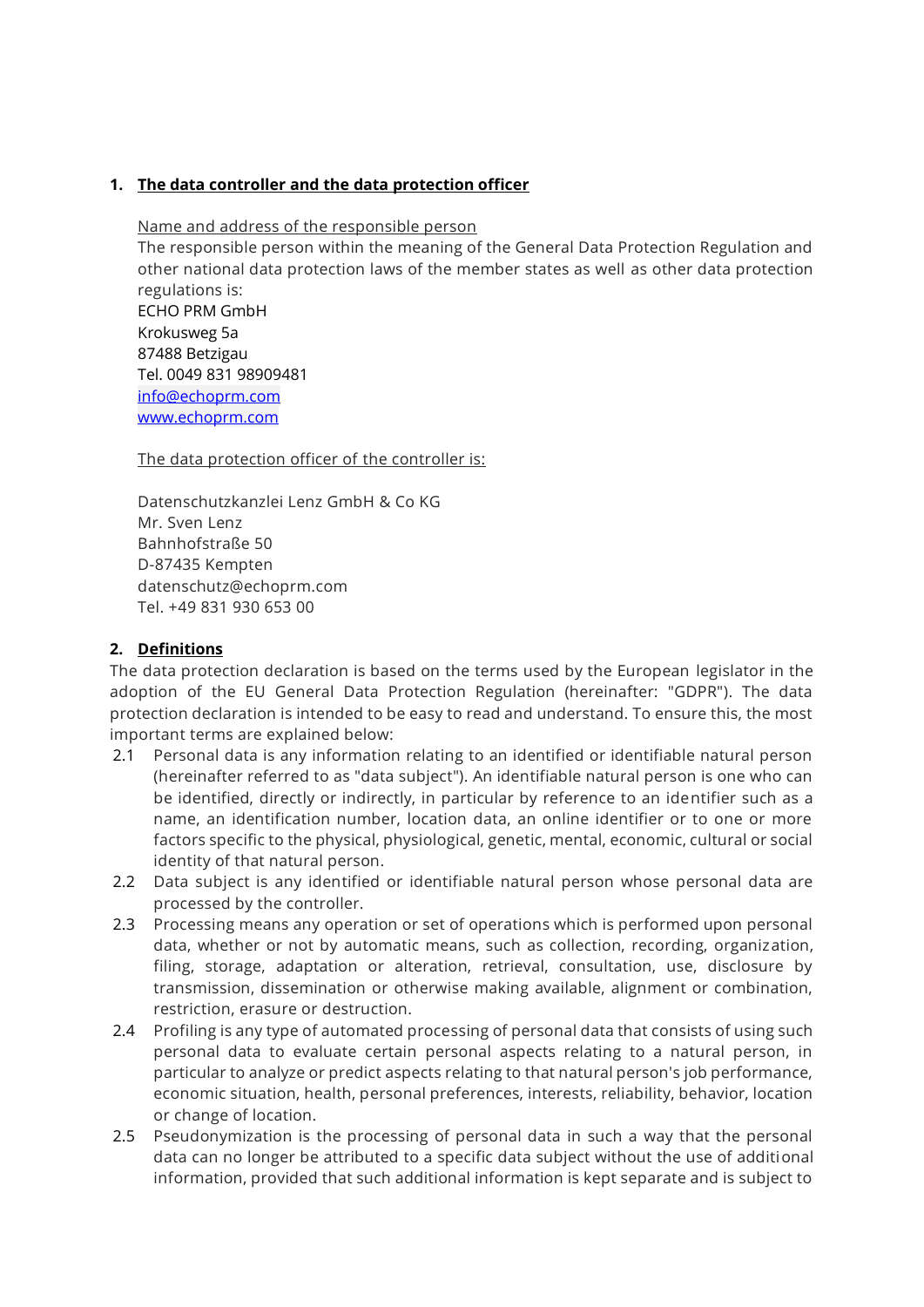technical and organizational measures to ensure that the personal data is not attributed to an identified or identifiable natural person.

- 2.6 The controller or controller is the natural or legal person, public authority, agency or other body which alone or jointly with others determines the purposes and means of the processing of personal data. Where the purposes and means of such processing are determined by Union or Member State law, the controller or the specific criteria for its designation may be provided for under Union or Member State law.
- 2.7 Processor means a natural or legal person, public authority, agency or other body that processes personal data on behalf of the Controller.
- 2.8 A recipient is a natural or legal person, public authority, agency or other body to whom personal data are disclosed, whether or not a third party. However, public authorities that may receive personal data in the context of a specific investigative task under Union or Member State law shall not be considered as recipients.
- 2.9 Third party means a natural or legal person, public authority, agency or other body other than the data subject, the controller, the processor and the persons authorized to process the personal data under the direct responsibility of the controller or the processor.
- 2.10 Consent shall mean any freely given indication of the data subject's wishes for the specific case in an informed and unambiguous manner in the form of a statement or any other unambiguous affirmative act by which the data subject indicates that he or she consents to the processing of personal data relating to him or her.

# **3. Provision of the website and creation of log files**

In the case of purely informational use of the website, i.e. if you do not register or otherwise transmit information to us, we automatically collect the following data and information from the computer system of the calling computer each time the website is called up:

- The IP address of the user
- Information about the browser type and version used
- The operating system of the user
- Date and time of access
- Websites from which the user's system accesses the Internet site
- Information about the use of our cookie banner

The data is stored in the log files of our server. A storage of this data together with other personal data of the user does not take place.

When using this general data, we do not draw any conclusions about the data subject. The data is only evaluated statistically.

The legal basis for the temporary storage of the log files is Art. 6 para. 1 p. lit. f) DSGVO.

The temporary storage of data by the system is necessary in order to

- to enable delivery of the website to the user's computer. For this purpose, the user's IP address must remain stored for the duration of the session.
- to optimize the content of our website and the advertising for it
- to ensure the functionality of our information technology systems and the technology of our website
- Provide law enforcement authorities with the information necessary for prosecution in the event of a cyberattack.
- The temporary storage of the banner data by the system is necessary to comply with the data protection requirements.

These purposes also constitute our legitimate interest in data processing according to Art. 6 para. 1 p. 1 lit. f) DSGVO.

The data is deleted as soon as it is no longer required to achieve the purpose - in this case at the end of the usage process.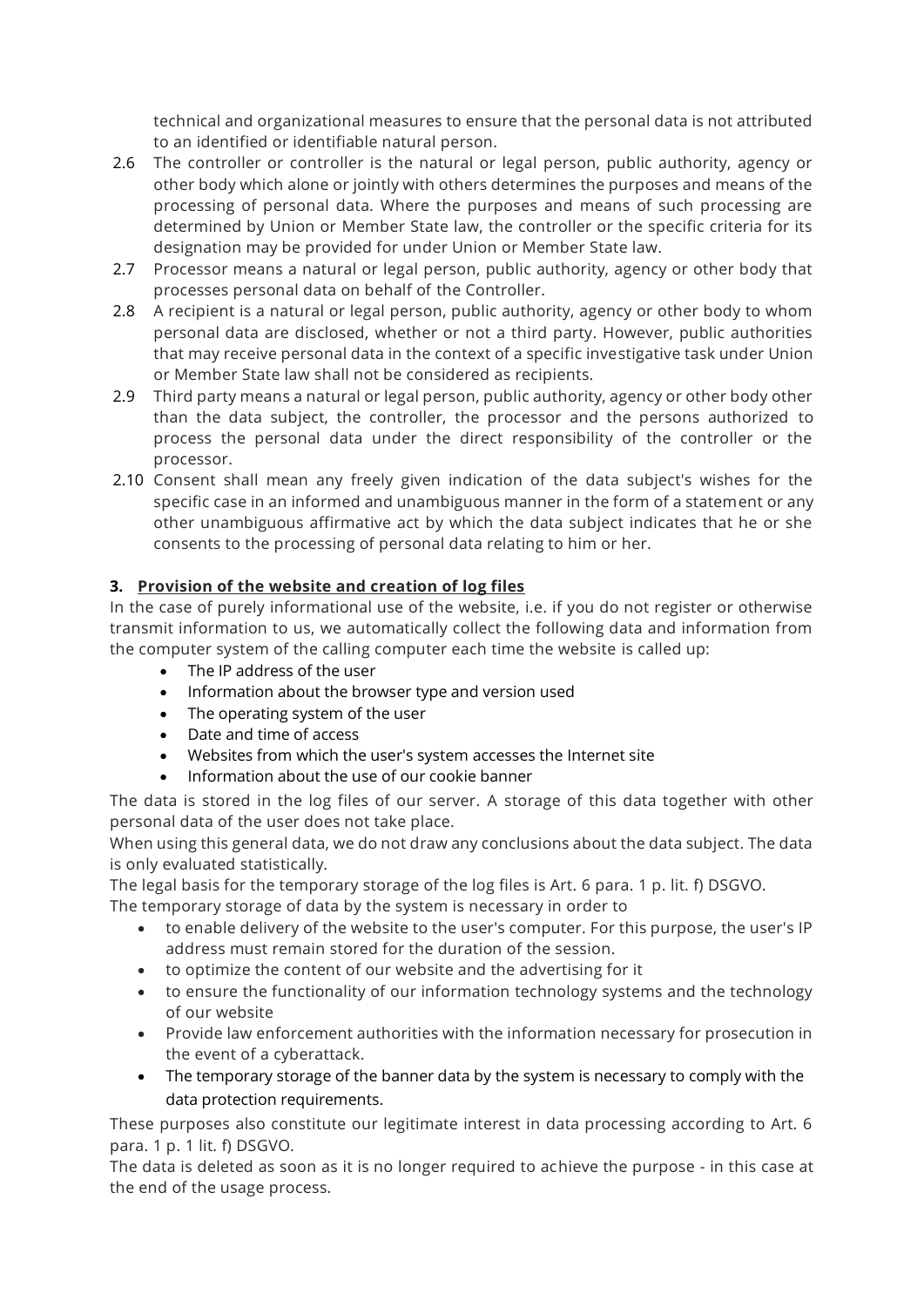In the case of storage of data in log files, this is the case after 7 days at the latest. Storage beyond this period is possible. In this case, the IP addresses are deleted or anonymized so that an assignment of the calling client is no longer possible.

The collection of data for the provision of the website and the storage of the data in log files is mandatory for the operation of the website, which is why there is no possibility to object.

# **4. Cookies use**

This website uses so-called cookies. Cookies are small text files that, as soon as you visit a website, are sent to your browser by a web server and stored locally on your end device (PC, notebook, tablet, smartphone, etc.) and stored on your computer and provide the user (i.e. us) with certain information. Cookies do not cause any damage to the computer and do not contain viruses. Each cookie contains a characteristic character string (so-called cookie ID), which enables the browser to be uniquely identified when the website is called up again.

Permanent (persistent) cookies remain stored even if the browser session is terminated and can be accessed again when you visit the site again. The cookies are stored on your computer and transmitted from it to our site. Therefore, you also have full control over the use of cookies. If you do not wish data to be collected via cookies, you can set your browser via the menu under "Settings" so that you are informed about the setting of cookies or generally exclude the setting of cookies or also delete cookies individually. It should be noted, however, that the functionality of this website may be limited if cookies are deactivated. As far as session cookies are concerned, they will be deleted automatically after leaving the website.

When you access our website, you will be informed about the use of cookies and - insofar as cookies are not technically necessary - consent will be obtained for the processing of personal data used in this context. In this context, a reference to this privacy policy is also made.

We may use technically necessary cookies to make our website more user-friendly. Some elements of our website require that the calling browser can be identified even after a page change. The user data collected through technically necessary cookies is not used to create user profiles. At present, we do not use any technically necessary cookies.

The legal basis for the processing of personal data using technically necessary cookies is Art. 6 para. 1 p. 1 lit. f) DSGVO.

We also use technically unnecessary cookies on our website, which enable an analysis of your surfing behavior

The purpose of using technically unnecessary cookies is to improve the quality of our website and its content. This information may also be used to automatically recognize you when you visit the website again with the same terminal device and to facilitate navigation.

| Cookie            | Type     | Purpose         | Origin | Storage<br>duration |
|-------------------|----------|-----------------|--------|---------------------|
| Matomo            | Analysis | Analysis<br>and |        |                     |
| Matomo/matomo.php |          | optimization    |        | Session             |
| _pk_id#           |          |                 |        | 1 year              |
| $pk$ -ses#        |          |                 |        | 1 day               |

In doing so, we therefore use the following cookies:

The legal basis for the processing of personal data using technically unnecessary cookies, if consent is given, is Art. 6 para. 1 lit. a) DSGVO.

# **5. Contact form and e-mails**

A contact form is available on our website, which can be used for electronic contact. If you take advantage of this option, the data entered in the input mask will be transmitted to us and stored. These data are:

• E-mail address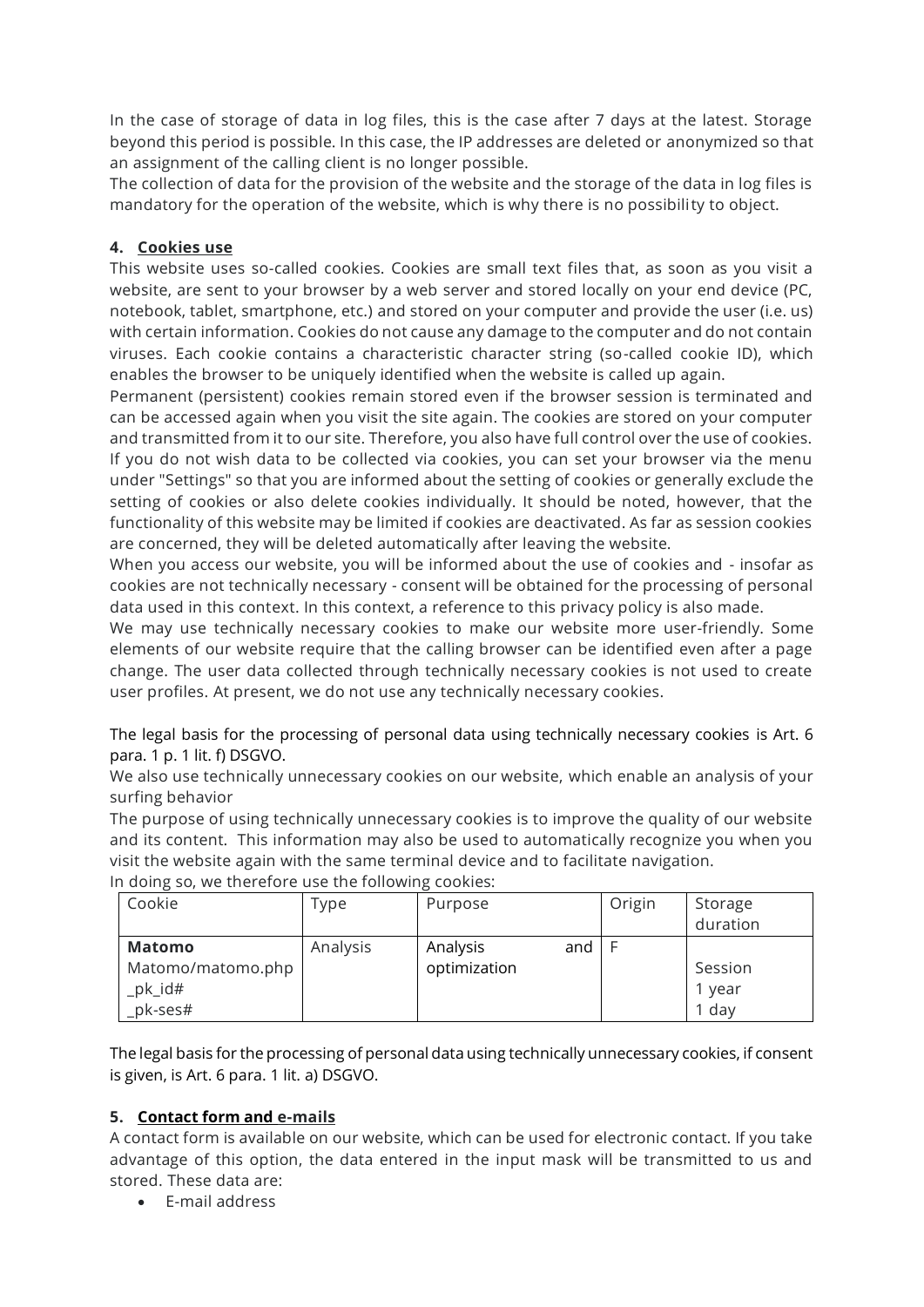- Message
- Name

At the time of sending the message, the following data is also stored:

- IP address of the user
- Date and time of registration

For the processing of the data, your consent is obtained during the submission process and reference is made to this privacy policy.

You are welcome to contact us by e-mail. In this case, the personal data transmitted with the e-mail will be stored. Insofar as this involves information on communication channels (for example, e-mail address, telephone number), you also consent to us contacting you via this communication channel, if necessary, in order to answer your request. In this context, the data will not be passed on to third parties. The data will be used exclusively for processing the conversation.

The legal basis for the processing of the data is Art. 6 para. 1 p. 1 lit. a) DSGVO if the user has given his consent. The legal basis for the processing of data transmitted in the course of sending an e-mail is Art. 6 para. 1 p.1 lit. f) DSGVO. If the e-mail contact aims at the conclusion of a contract, the additional legal basis for the processing is Art. 6 para. 1 p. 1lit. b) DSGVO.

The processing of personal data from the input mask serves us solely to process the contact. We will, of course, use the data from your e-mail inquiries exclusively for the purpose for which you provide them when contacting us. The other personal data processed during the sending process serve to prevent misuse of the contact form and to ensure the security of our information technology systems. This is also our legitimate interest.

The data is deleted as soon as it is no longer required to achieve the purpose for which it was collected. For the personal data from the input mask of the contact form and those sent by email, this is the case when the respective conversation with the user has ended. The conversation is ended when it is clear from the circumstances that the matter in question has been conclusively clarified. The additional personal data collected during the sending process will be deleted after a period of seven days at the latest. If the e-mail contact is aimed at the execution of a contract, the data will be deleted after the expiry of the legal (commercial or tax) storage periods required for this purpose.

You have the option to revoke your consent to the processing of the e-mail and its content at any time. In such a case, the conversation cannot be continued. For this purpose, please contact the responsible person according to § 1. However, this revocation option only exists insofar as the e-mail contact does not serve the preparation or execution of a contract.

# **6. SSL encryption**

Our website uses SSL encryption in case of transmission of confidential or personal data. This encryption is used, for example, for payment transactions as well as for inquiries to us via this website. To ensure that this encryption is actually active, this is to be monitored from your side. The status of the encryption can be seen on the browser line, which changes from "http://" to https:// in the case of encryption. In the case of encryption, your data cannot be read by third parties. If the encryption is not active, please contact us confidentially via another contact option.

# **7. Disclosure of personal data to third parties**

# 7.1 **Links to external websites**

This website contains links to external sites. We are responsible for our own content. We have no influence on the contents of external links and are therefore not responsible for them, in particular we do not adopt their contents as our own. If you are directed to an external site, the data protection declaration provided there applies. If you notice illegal activities or content on this site, you are welcome to inform us. In this case we will check the content and react accordingly (notice and take down procedure).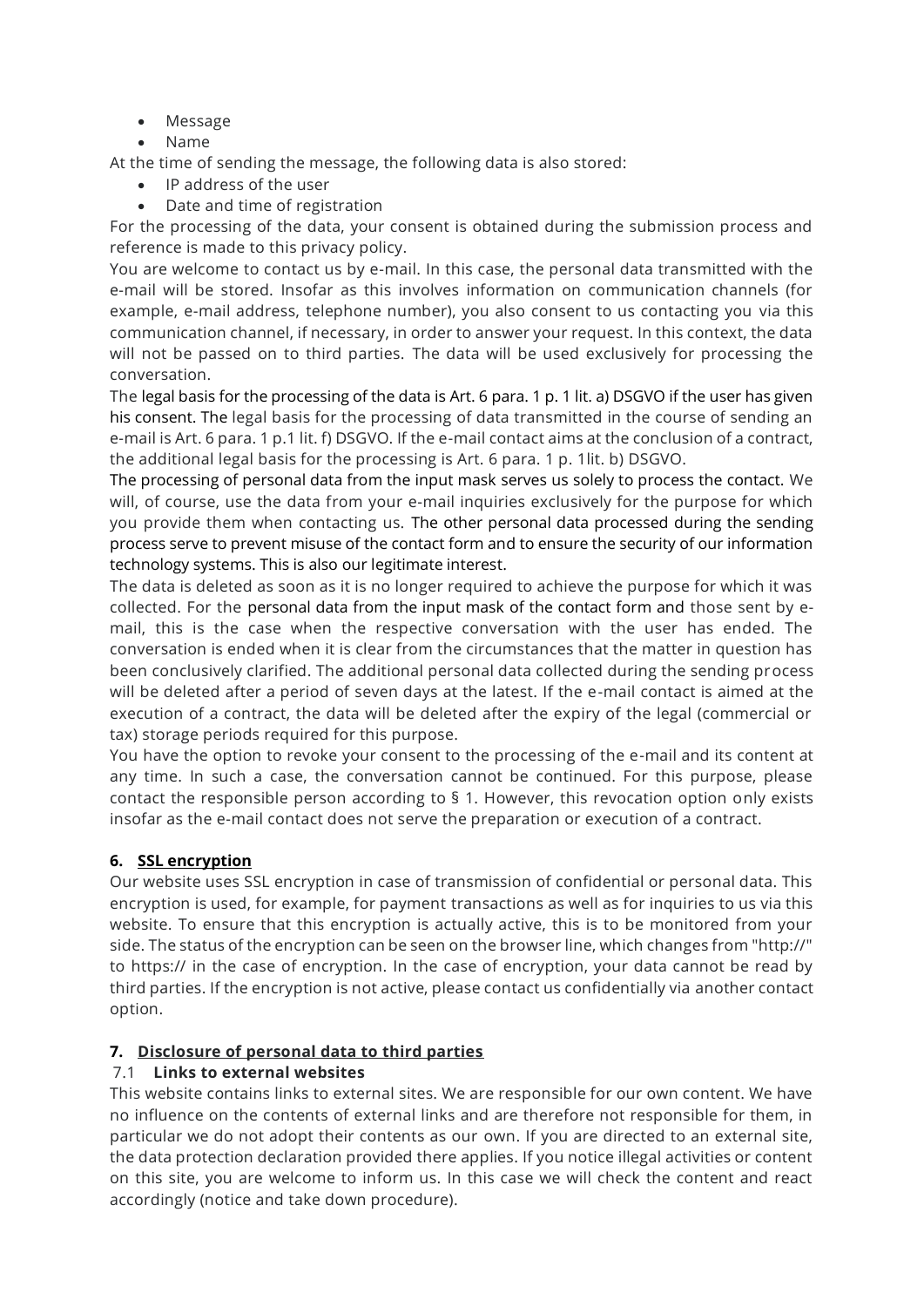## 7.2 **Hosting service provider**

We would like to point out that we use the provider Raidboxes GmbH, Friedrich-Ebert-Str. 7, 48153 Münster, [www.raidboxes.io for the h](http://www.raidboxes.io/)osting services underlying this page. Raidboxes offers Software as a Service (SaaS) services in the context of cloud hosting. By visiting the website, the provider may automatically receive information. This information is automatically stored by it in so-called server log files (see § 3), which are automatically transmitted by your browser. We have concluded an order processing contract with Raidboxes. For more information about the data, see § 3.

# 7.3 **Google Web Fonts**

This site uses so-called web fonts provided by Google Ireland Limited, Gordon House, 4 Barrow St, Dublin, D04 E5W5, Ireland ("Google") for the uniform display of fonts. When you call up a page, your browser loads the required web fonts into its browser cache in order to display texts and fonts correctly.

For this purpose, the browser you are using must connect to Google's servers. This may also result in the transmission of personal data to the servers of Google LLC. in the USA. In this way, Google learns that our website was accessed via your IP address. There is a risk that your data may be processed by US authorities for control and monitoring purposes. There is currently no legal recourse against this practice.

Google Web Fonts are used in the interest of a uniform and appealing presentation of our online offer. If your browser does not support web fonts, a standard font from your computer will be used.

Further information on Google Web Fonts can be found at https://developers.google.com/fonts/faq and in Google's privacy policy: https://www.google.com/policies/privacy/.

Note: We are currently endeavouring not to use Google Web Fonts in the future.

# 7.4 **QR code integration**

.

We have included a QR code on our website. As soon as you use this (scan or call up the associated link), your IP address is collected and processed. This serves to be able to perform the scanning process at all and to provide you with the services.

In the WebApp area, you can test the software by entering free text, filling out a questionnaire, uploading an image, participating in a survey, etc. The fact that you clicked on certain functions and whether you used a function, as well as our own surveys, are stored to analyze feedback and for statistical purposes.

The data will not be disclosed to third parties.

The legal basis for this is Art. 6 para. 1 lit. f) DSGVO. The legitimate interest on our part lies in the aforementioned purposes and in offering you a test opportunity. With regard to the statistical purposes, our interest is to make the app as functional as possible and to find out what customers are most interested in.

The data entered as well as your IP address will be deleted as soon as they are no longer required for the test application. This is the case at the latest as soon as the evaluation is completed - at the latest, however, after 2 years.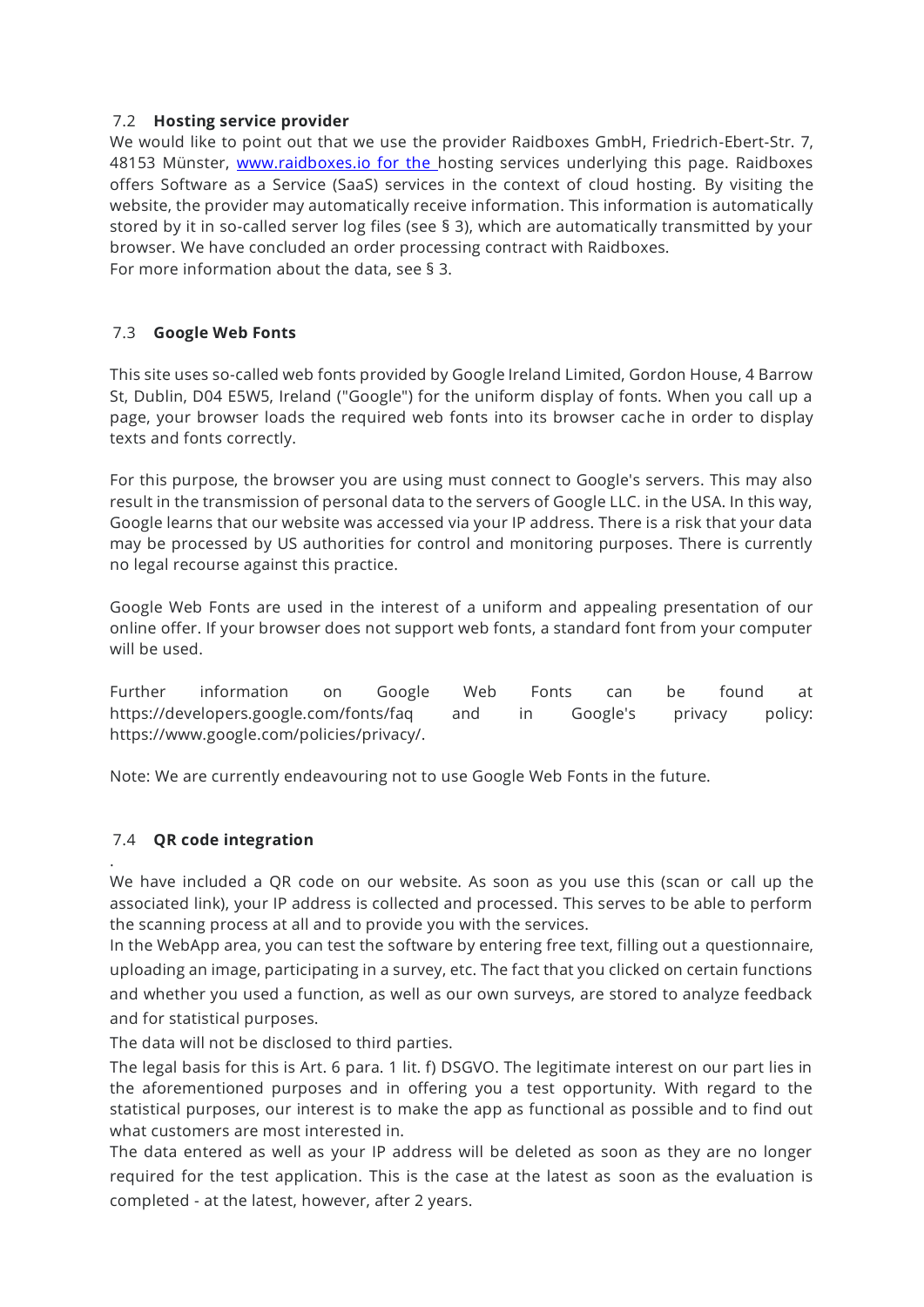#### **7.5 Embedding YouTube videos**

We have integrated YouTube videos into our online offer, which are stored on http://www.YouTube.com and can be played directly from our website. YouTube is operated by YouTube LLC, 901 Cherry Ave, San Bruno, CA 94066, USA. You Tube LLC is a subsidiary of Google Inc. These are all integrated in "extended data protection mode", i.e. no data about you as a user is transmitted to YouTube if you do not play the videos. Only when you play the videos will the data mentioned below be transferred. We have no influence on this data transmission. By visiting the website, YouTube receives the information that you have accessed the corresponding sub-page of our website. The following data is transmitted:

- Device-specific information, for example the hardware used; the version of the operating system; unique device identifier and information about the mobile network including your telephone number.

- Log data in the form of server logs. This includes, but is not limited to, details of how the services were used, for example, search queries; IP address; hardware settings; browser type; browser language; date and time of your request; originating page; cookies that uniquely identify your browser or Google account.

- Location-based information. Information about your actual location may be collected by Google. This includes, for example, your IP address, Wi-Fi access points or mobile phone masts. - For more information about the data collected by Google, INC, please visit the following link: https://policies.google.com/privacy?hl=de&gl=de.

This takes place regardless of whether YouTube provides a user account via which you are logged in or whether no user account exists. If you are logged in to Google, your data will be directly assigned to your account.

The legal basis for the processing of personal data is Art. 6 para. 1 p.1 lit. a) DSGVO. The European Court of Justice considers the USA to be a country with an insufficient level of data protection. There is therefore a risk that your data will be processed by US authorities for control and monitoring purposes without you having your data subject rights or other legal remedies.

The integration of the videos serves to make the website more vivid for the user and to increase the search engine ranking of the website on Google and to refer more specifically to our specially produced videos. YouTube stores your data as usage profiles and uses them for the purposes of advertising, market research and/or designing its website to meet user needs. Such evaluation is carried out in particular (even for users who are not logged in) to provide needs-based advertising and to inform other users of the social network about your activities on our website. If you do not wish to be associated with your profile on YouTube, do not click on the video.

The duration of storage depends on the storage periods at YouTube.

You have a right of revocation against the creation of these user profiles. To exercise this right, you must contact YouTube or the responsible party, namely Google Ireland Ltd, Gordon House, 4 Barrow St., Dublin, D04 E5W5, Ireland.

For more information on the purpose and scope of data collection and its processing by YouTube, please refer to YouTube's privacy policy. There you will also find further information on your rights and setting options to protect your privacy: https://www.google.de/intl/de/policies/privacy.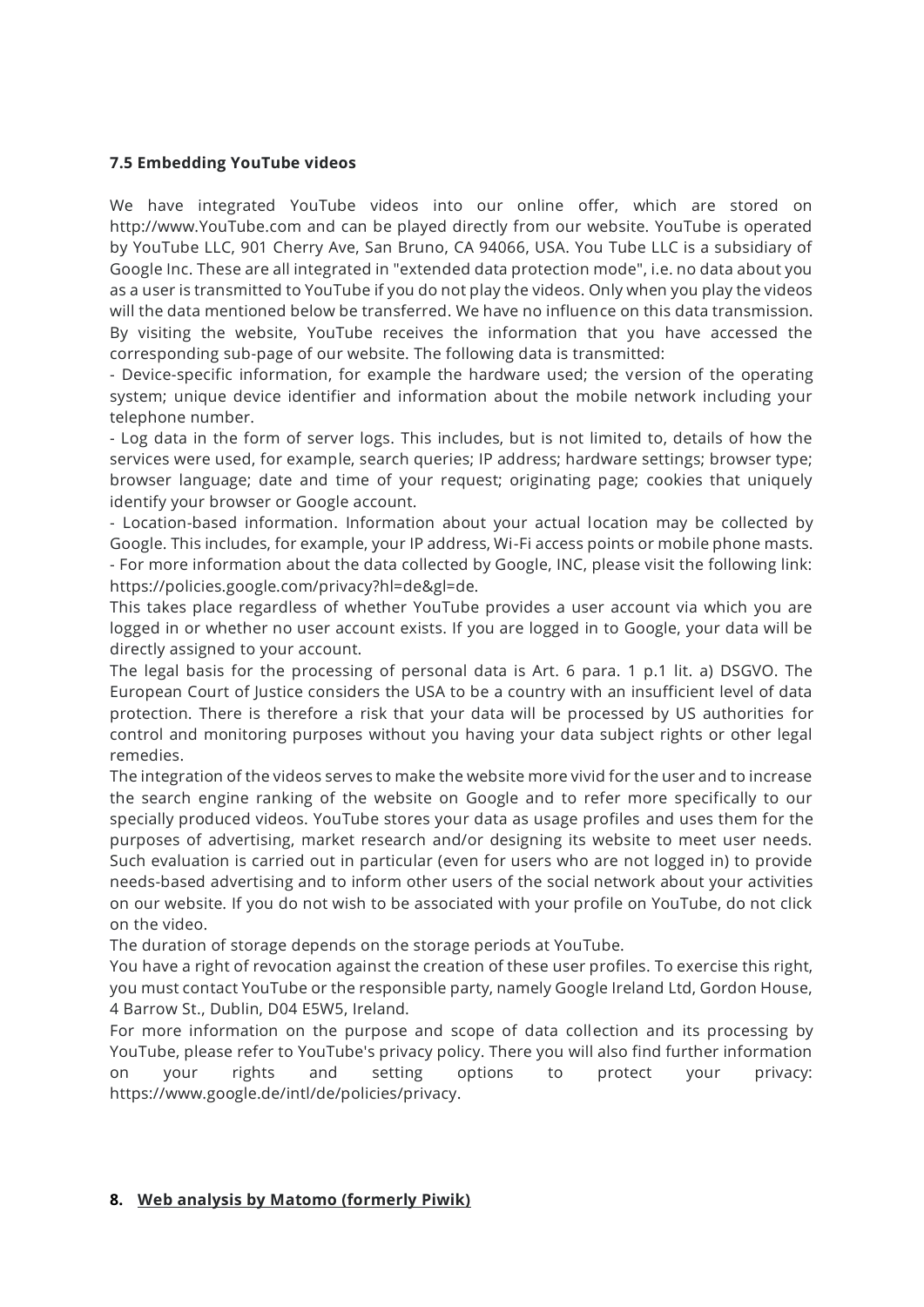On this website, certain user information is collected and stored using the web analytics software Matomo (www.matomo.org), a service provided by InnoCraft Ltd, 150 Willis St, 6011 Wellington, New Zealand ("Matomo"). From this information, pseudonymized usage profiles can be created and evaluated. The information collected using Matomo technology (including your pseudonymized IP address) is processed on our servers. This website uses Matomo exclusively without the use of cookies, which means that Matomo does not set cookies on your terminal device at any time. Insofar as personal data is also processed during the operations described, the processing is based on our legitimate interest in the statistical analysis of user behavior for optimization and marketing purposes pursuant to Art. 6 (1) lit. f DSGVO.

If you do not agree with the storage and analysis of the information from your visit, then you can object to the storage and use for the future at any time.

To do so, please call up the following link: https://echoprm.com/matomo/

In this case, a so-called opt-out cookie will be placed in your browser, with the consequence that Matomo will not collect any session data. Please note that if you delete your cookies completely, the opt-out cookie will also be deleted and may have to be reactivated by you.

## 9. **Rights of the data subject**

If personal data is processed by you, you are a data subject within the meaning of the GDPR and you are entitled to the following rights vis-à-vis the controller pursuant to § 1:

- Right to information
- Right to rectification
- Right to restriction of processing
- Right to erasure
- Right to information
- Right to data portability
- Right to object to processing
- Right to revoke consent under data protection law
- Right to revoke consent under data protection law
- Right not to apply an automated decision
- Right to lodge a complaint with a supervisory authority

#### 9.1 **Right to information**

You may request confirmation from the controller as to whether personal data concerning you are being processed by us. If such processing is taking place, you may at any time request from the controller free information about the personal data stored about you and about the following information:

- the purposes for which the personal data are processed;
- the categories of personal data which are processed;
- the recipients or categories of recipients to whom the personal data concerning you have been or will be disclosed;
- the planned duration of the storage of the personal data concerning you or, if concrete information on this is not possible, criteria for determining the storage duration;
- the existence of a right to rectification or erasure of personal data concerning you, a right to restriction of processing by the controller or a right to object to such processing;
- the existence of a right of appeal to a supervisory authority;
- any available information on the origin of the data, if the personal data are not collected from the data subject;
- the existence of automated decision-making, including profiling, pursuant to Article 22(1) and (4) of the GDPR and, at least in these cases, meaningful information about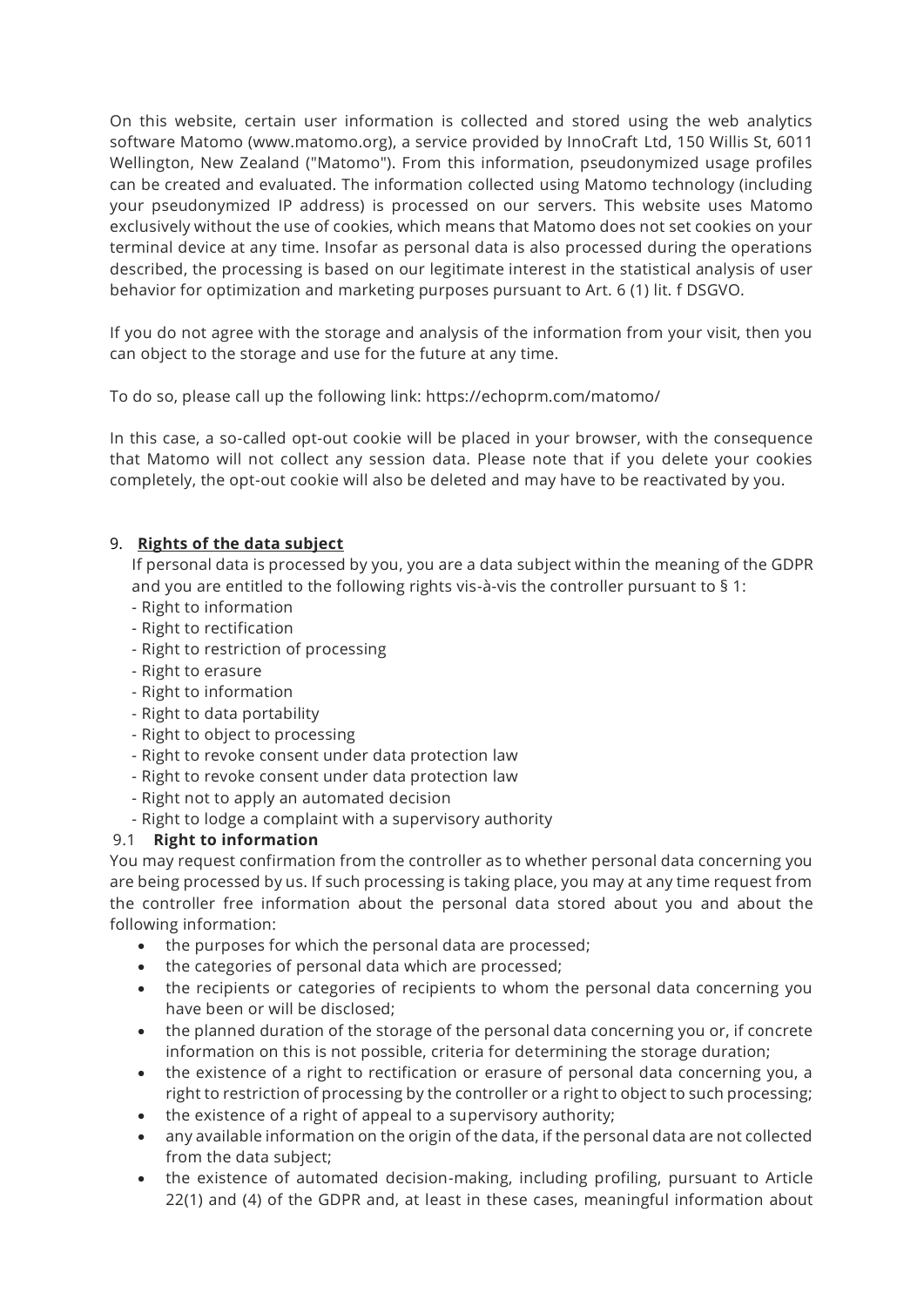the logic involved and the scope and intended effects of such processing for the data subject.

You have the right to request information about whether the personal data concerning you is transferred to a third country or to an international organization. In this context, you may request to be informed about the appropriate safeguards pursuant to Art. 46 DSGVO in connection with the transfer.

# 9.2 **Right to rectification**

You have the right to obtain from the controller the rectification and/or completion without undue delay of any personal data processed concerning you which is inaccurate or incomplete.

## 9.3 **Right to restriction of processing**

Under the following conditions, you may request the controller to immediately restrict the processing of personal data concerning you:

- if you contest the accuracy of the personal data concerning you for a period enabling the controller to verify the accuracy of the personal data;
- the processing is unlawful and you object to the erasure of the personal data and request instead the restriction of the use of the personal data;
- the controller no longer needs the personal data for the purposes of processing, but you need them for the assertion, exercise or defense of legal claims, or
- if you have objected to the processing pursuant to Art. 21 (1) DSGVO and it is not yet clear whether the legitimate grounds of the controller outweigh your grounds.

If the processing of personal data relating to you has been restricted, such data may - apart from being stored - only be processed with your consent or for the establishment, exercise or defense of legal claims or for the protection of the rights of another natural or legal person or for reasons of important public interest of the Union or a Member State. If the restriction of processing has been restricted in accordance with the above conditions, you will be informed by the controller before the restriction is lifted.

# 9.4 **Right to deletion**

You may request the controller to delete the personal data concerning you without undue delay if one of the following reasons applies:

- The personal data concerning you are no longer necessary for the purposes for which they were collected or otherwise processed.
- You revoke your consent on which the processing was based pursuant to Art. 6 (1) a or Art. 9 (2) a DSGVO and there is no other legal basis for the processing.
- You object to the processing pursuant to Art. 21 (1) DSGVO and there are no overriding legitimate grounds for the processing, or you object to the processing pursuant to Art. 21 (2) DSGVO.
- The personal data concerning you has been processed unlawfully.
- The deletion of the personal data concerning you is necessary for compliance with a legal obligation under Union or Member State law to which the controller is subject.
- The personal data concerning you was collected in relation to information society services offered pursuant to Art. 8 (1) DSGVO.

If the controller has made the personal data concerning you public and is obliged to erase it pursuant to Article 17(1) of the GDPR, it shall take reasonable measures, including technical measures, having regard to the available technology and the cost of implementation, to inform data controllers which process the personal data that you, as the data subject, have requested that they erase all links to or copies or replications of such personal data.

The right to erasure does not exist insofar as the processing is necessary to

- to exercise the right to freedom of expression and information;
- for compliance with a legal obligation which requires processing under Union or Member State law to which the controller is subject, or for the performance of a task carried out in the public interest or in the exercise of official authority vested in the controller;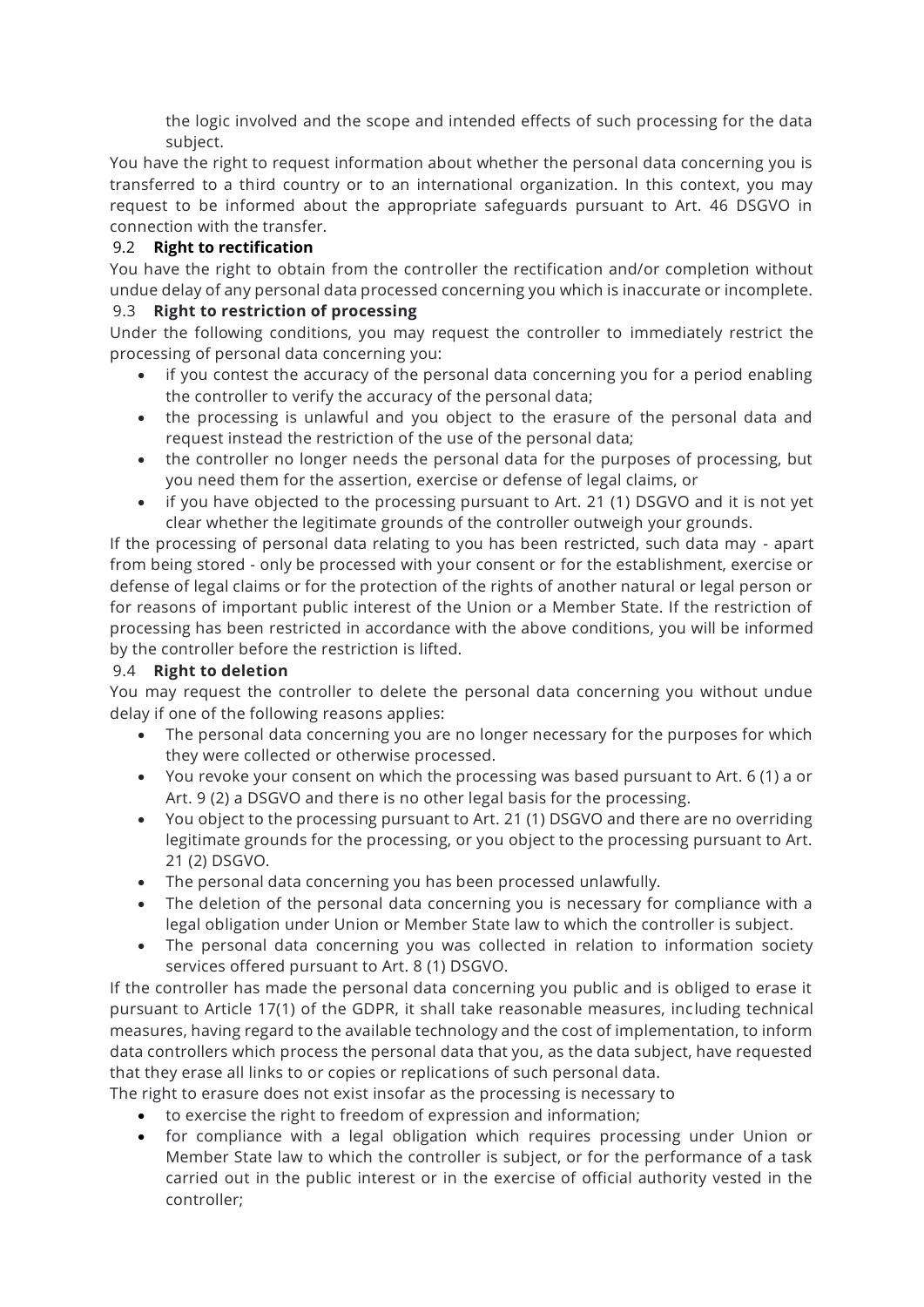- for reasons of public interest in the area of public health pursuant to Art. 9(2)(h) and (i) and Art. 9(3) DSGVO;
- for archiving purposes in the public interest, scientific or historical research purposes, or statistical purposes pursuant to Article 89(1) of the GDPR, insofar as the right referred to in Section a) is likely to render impossible or seriously prejudice the achievement of the purposes of such processing, or
- for the assertion, exercise or defense of legal claims.

# 9.5 **Right to information**

If you have asserted the right to rectification, erasure or restriction of processing against the controller, the controller is obliged to notify all recipients to whom the personal data concerning you has been disclosed of this rectification/erasure/restriction of processing, unless this proves impossible or involves a disproportionate effort. You have the right against the controller to be informed about these recipients.

## 9.6 **Right to data portability**

You have the right to receive the personal data concerning you that you have provided to the controller in a structured, commonly used and machine-readable format. You also have the right to transfer this data to another controller without hindrance from the controller to whom the personal data was provided, provided that

- the processing is based on consent pursuant to Art. 6 (1) a DSGVO or Art. 9 (2) a DSGVO or on a contract pursuant to Art. 6 (1) b DSGVO and
- the processing is carried out with the help of automated procedures.

In exercising this right, you also have the right to have the personal data concerning you transferred directly from one controller to another controller, insofar as this is technically feasible. The freedoms and rights of other persons must not be affected by this.

The right to data portability does not apply to processing of personal data necessary for the performance of a task carried out in the public interest or in the exercise of official authority vested in the the controller. In order to assert the right to data portability, the data subject may at any time contact the controller.

# 9.7 **Right of objection**

You have the right to object at any time, on grounds relating to your particular situation, to the processing of personal data relating to you which is carried out on the basis of Article 6 (1) (e) or (f) DSGVO; this also applies to profiling based on these provisions.

The controller shall no longer process the personal data concerning you unless it can demonstrate compelling legitimate grounds for the processing which override your interests, rights and freedoms, or for the establishment, exercise or defense of legal claims.

If the personal data concerning you is processed for the purpose of direct marketing, you have the right to object at any time to processing of the personal data concerning you for the purpose of such marketing; this also applies to profiling, insofar as it is related to such direct marketing. If you object to the processing for direct marketing purposes, the personal data concerning you will no longer be processed for these purposes.

You have the possibility, in connection with the use of information society services notwithstanding Directive 2002/58/EC - to exercise your right to object by means of automated procedures using technical specifications.

In order to exercise the right to object, the data subject may directly contact the controller.

# 9.8 **Right to revoke the declaration of consent under data protection law**

You have the right to revoke your declaration of consent under data protection law at any time. The revocation of consent does not affect the lawfulness of the processing carried out on the basis of the consent until the revocation. You can contact the responsible person for this purpose.

9.9 **Right to automated decision in individual cases incl. profiling**